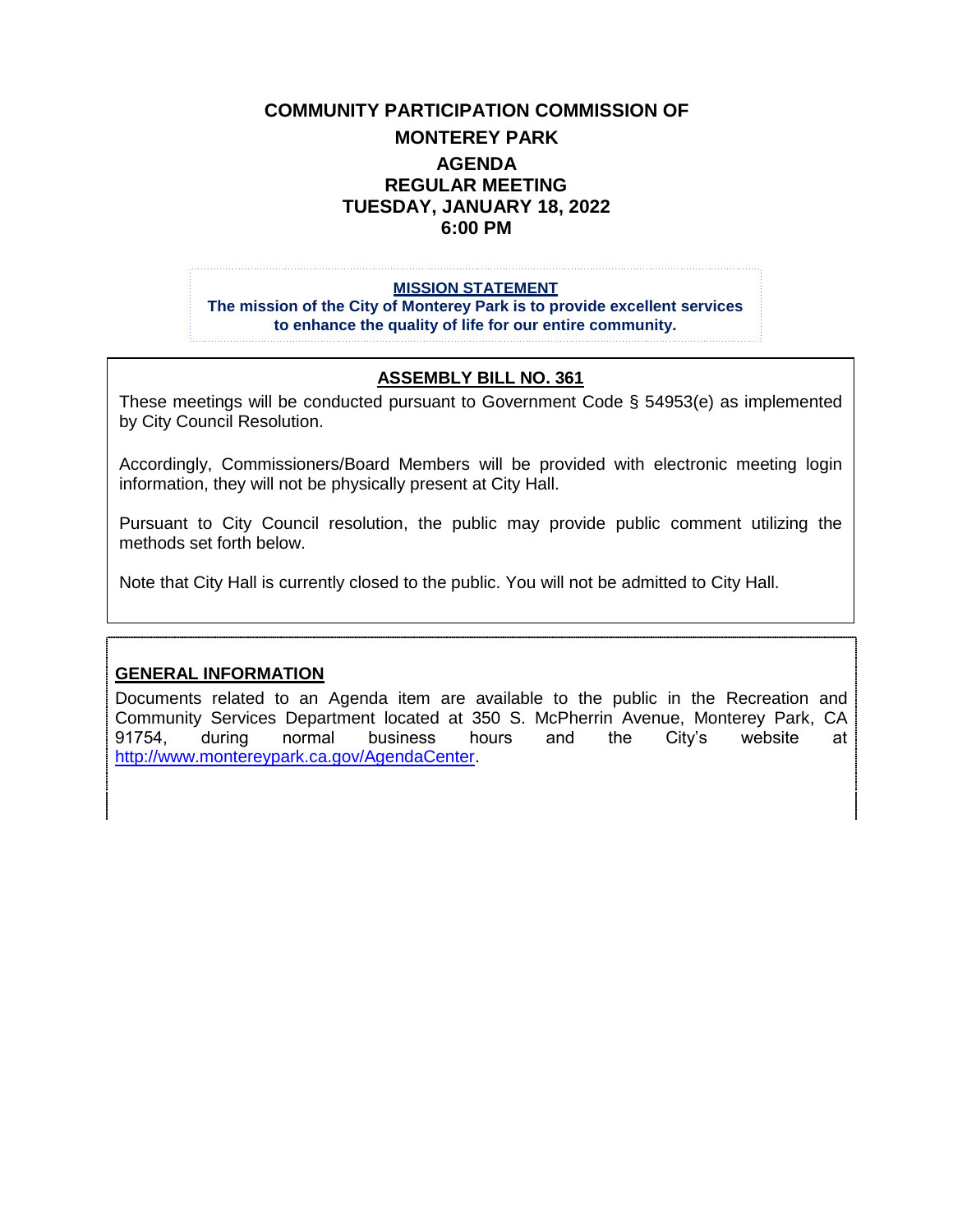## **PUBLIC PARTICIPATION**

In accordance with Government Code § 54953(e) and City Council resolution, remote public participation is allowed in the following ways:

### Via Email

Public comment will be accepted up to 24 hours before the meeting via email to recreation@montereypark.ca.gov and, when feasible, read into the record during public comment. Written communications are limited to not more than 50 words.

### Via Telephone

Public comment may be submitted via telephone during the meeting, before the close of public comment, by calling (888) 788-0099 or (877) 853-5247 and entering Zoom Meeting ID**:**  84497726326 then press pound (#). When prompted to enter participation ID number press pound (#) again. If participants would like to make a public comment they will enter "\*9" then the Recreation & Community Services Department will be notified, and you will be in the rotation to make a public comment. Participants are encouraged to join the meeting 15 minutes before the start of the meeting. You may speak up to 5 minutes on Agenda item. Speakers will not be allowed to combine time. The Chair and Commission/Board Members may change the amount of time allowed for speakers. As part of the virtual meeting protocols, anonymous persons will not be allowed to provide public comment.

#### Important Disclaimer

When a participant calls in to join the meeting, their name and/or phone number will be visible to all participants. Note that all public meetings will be recorded.

Per the Americans with Disabilities Act, if you need special assistance to participate in this meeting please call City Hall at 626-307-1458 for reasonable accommodation at least 24 hours before a meeting. Council Chambers are wheelchair accessible.

## **CALL TO ORDER**

## **FLAG SALUTE**

**ROLL CALL** – Mary Ann-Barlow, Oriana Chan, Beth Chavez, Victoria Chavez, Sandra Hidalgo, Shirley Hwong, Annie Park, Carol Sullivan, Isabel Wu

## **AGENDA ADDITIONS, DELETIONS, CHANGES AND ADOPTIONS**

PUBLIC COMMUNICATIONS (Related to Items NOT on the Agenda). While all comments are welcome, the Brown Act does not allow the Commission to take action on any item not on the agenda. The Commission may briefly respond to comments after Public Communications is closed. Persons may, in addition to any other matter within the Commission's subject-matter jurisdiction, comment on Agenda Items at this time. If you provide public comment on a specific Agenda item at this time, however, you cannot later provide comments at the time the Agenda Item is considered.

# **ORAL AND WRITTEN COMMUNICATIONS**

# **[1.] PRESENTATIONS**